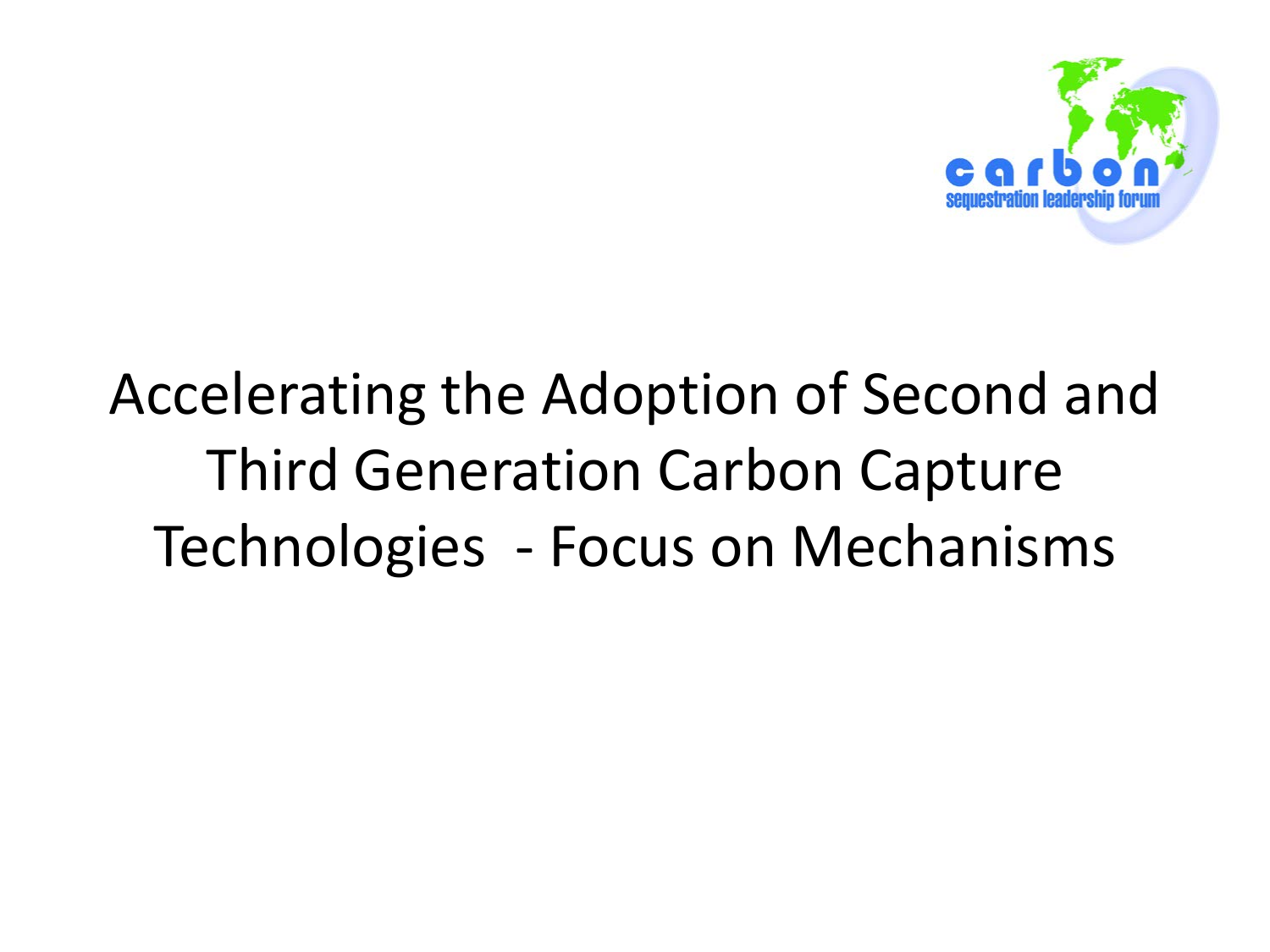#### **Context for Advancing 2nd and 3rd Generation Carbon Capture Technologies**equestration leadership forum



Figure 2-5. CO<sub>2</sub> Capture Technology RD&D Funnel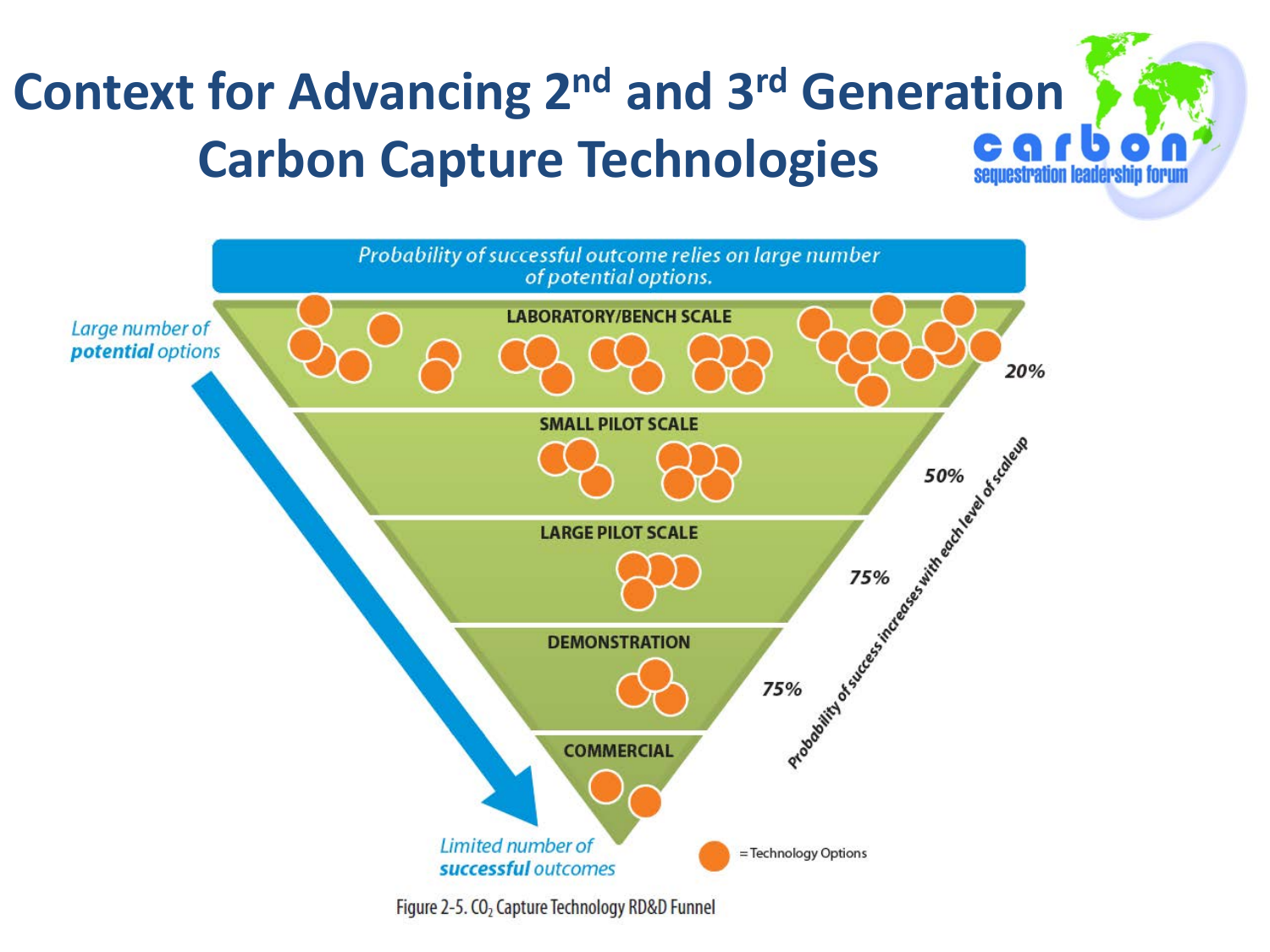### Research Overview



- Over 35 individuals were interviewed from about 30 organizations in 8 CSLF countries and EU. They advised on:
	- Key barriers
	- Existing Mechanisms that work to accelerate next generation carbon captures technologies
	- Insights on success factors / areas for improvement
	- Highest priorities for Mechanisms that should be the top priorities for policy makers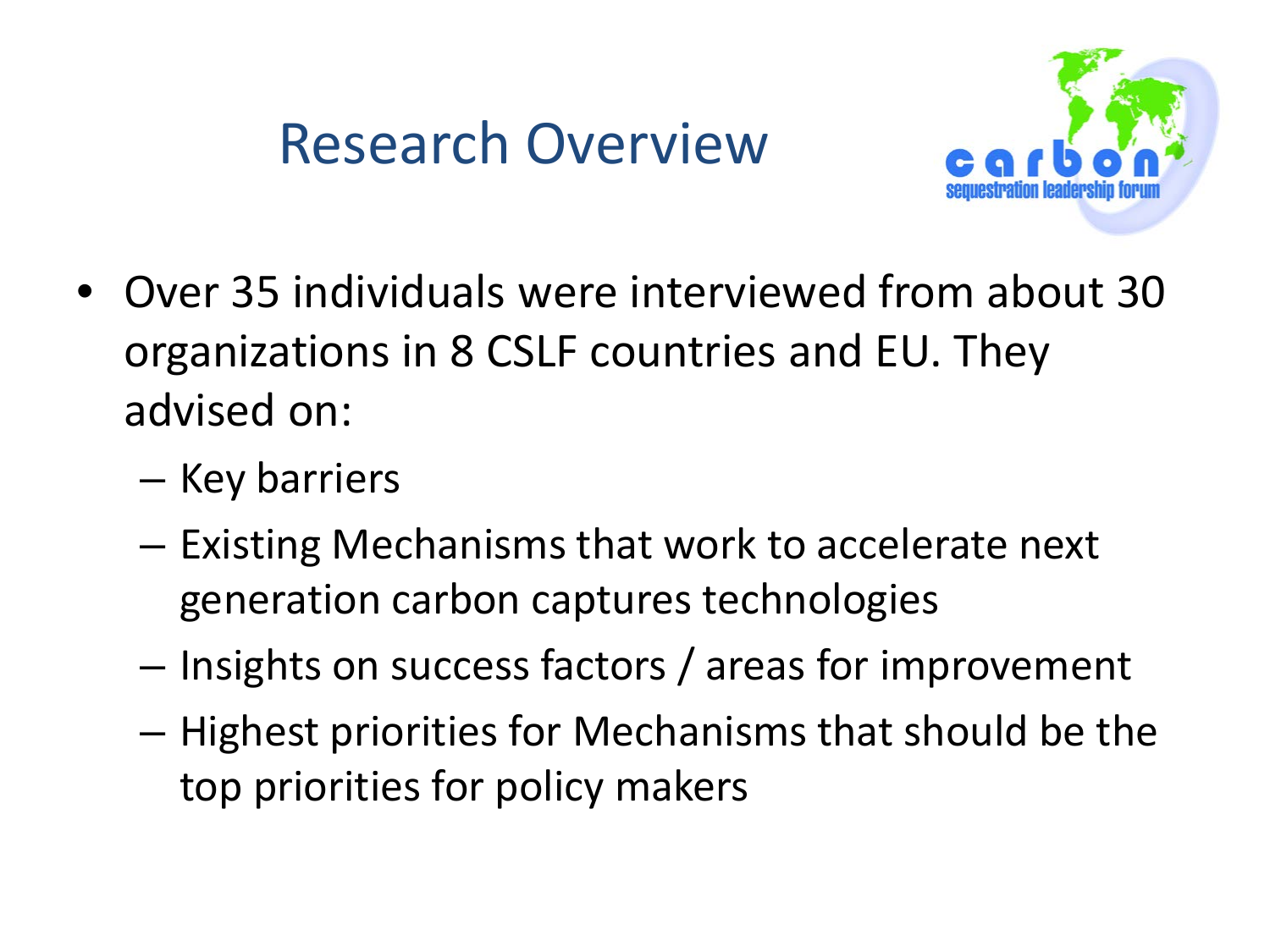### Breakdown of Interviewees



- Government: Alberta, EC, Norway, The Netherlands, UK, US
- Research Programs, Centres & Networks: Carbon Management Canada, CANMET Energy Technology Centre, RITE (Japan), Korea Institute of Energy Research, Research Council of Norway, CATO2 (The Netherlands), Energy Technologies Institute (UK), GassNova
- Researchers: UBC, UCalgary, Tsinghua University (China)
- Test Centres: NCCC (US), SaskPower, GassNova (TCM)
- Technology Developers: CO2 Solutions, Cansolv, Carbon Clean Solutions, Linde
- Industry Associations: Canadian Clean Power Coalition, Canadian Oil Sands Innovation Alliance, The Carbon Capture & Storage Association (UK)
- Customers/Commercial Facilities: Husky Energy, Shell Global, KEPCO (Korea), SaskPower, Southern Company (for NCCC)
- International Organizations: IEA, IEAGHG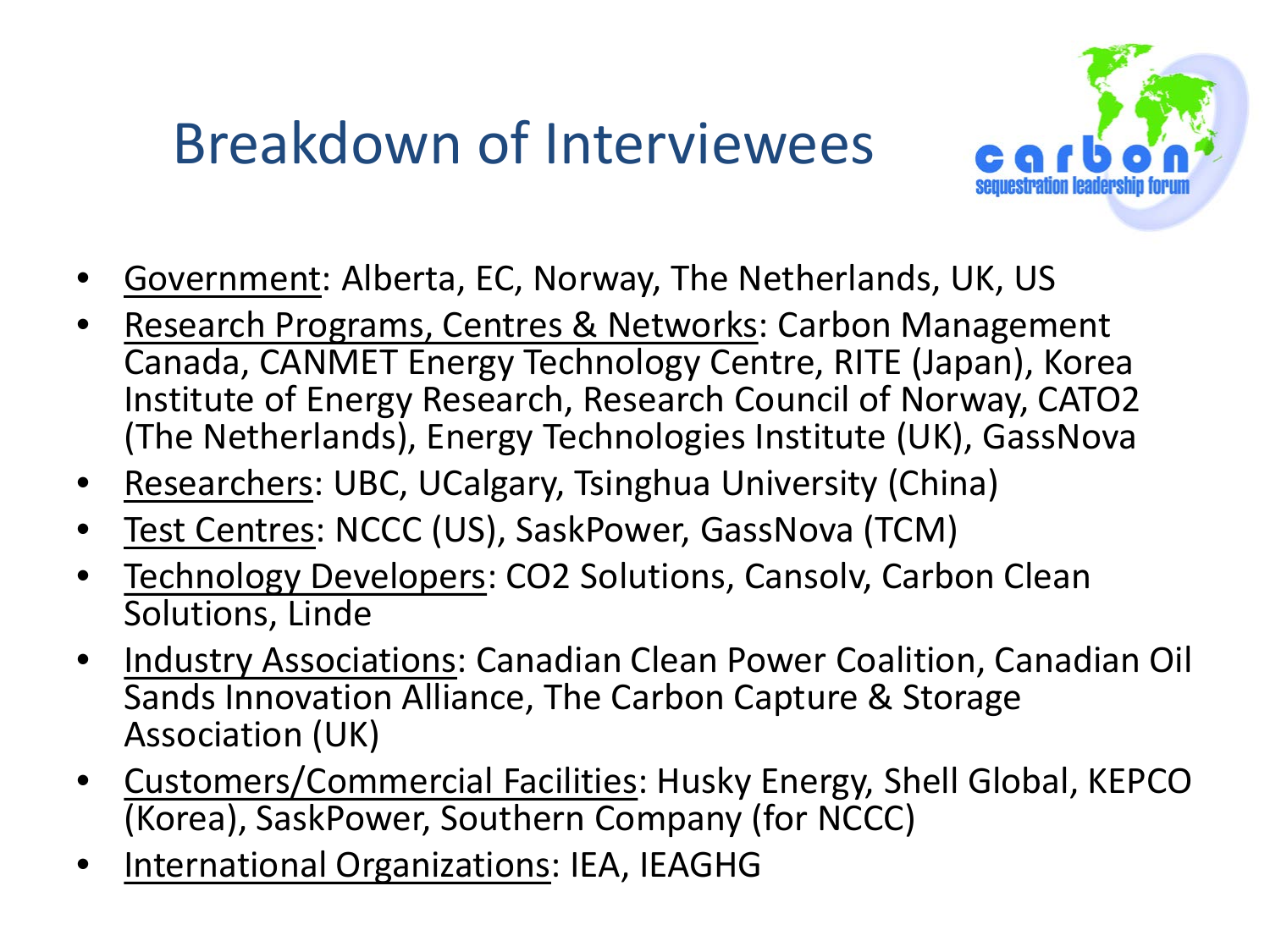#### Confirmed Variety of Existing Mechanisms in Use (1)

| <b>Mechanism</b>                                                                              | <b>Application Examples</b>                                                                                                                         | <b>Stakeholder Priority</b> |  |
|-----------------------------------------------------------------------------------------------|-----------------------------------------------------------------------------------------------------------------------------------------------------|-----------------------------|--|
| <b>Carbon Pricing</b>                                                                         | Carbon pricing: Norway, the Netherlands, British<br>Columbia, UK<br>Cap and trade: EU ETS, South Korea, WCI, RGGI<br>Hybrid: Alberta                | Highest                     |  |
| Government Funding,<br><b>National Research</b><br>Funding Programs,<br>Centers, and Networks | US, Norway, the Netherlands, Australia, UK,<br>Canada, China, European Union, South Korea,<br>Japan                                                 | High                        |  |
| Tax Incentives for R&D                                                                        | U.S. (federal and state), Canada (federal and<br>provincial), Australia                                                                             | High                        |  |
| <b>Operational Support</b>                                                                    | UK, U.S., Alberta, Saskatchewan                                                                                                                     | High                        |  |
| <b>Carbon Capture Test</b><br><b>Facilities</b>                                               | U.S., Norway, UK, Canada, etc.                                                                                                                      | High                        |  |
| Cooperation and<br>Knowledge Sharing                                                          | Bilateral: Many, such as the U.S.-Canada Clean<br><b>Energy Dialogue</b><br>Multilateral: CSLF, IEA GHG R&D Program, Global<br><b>CCS Institute</b> | High                        |  |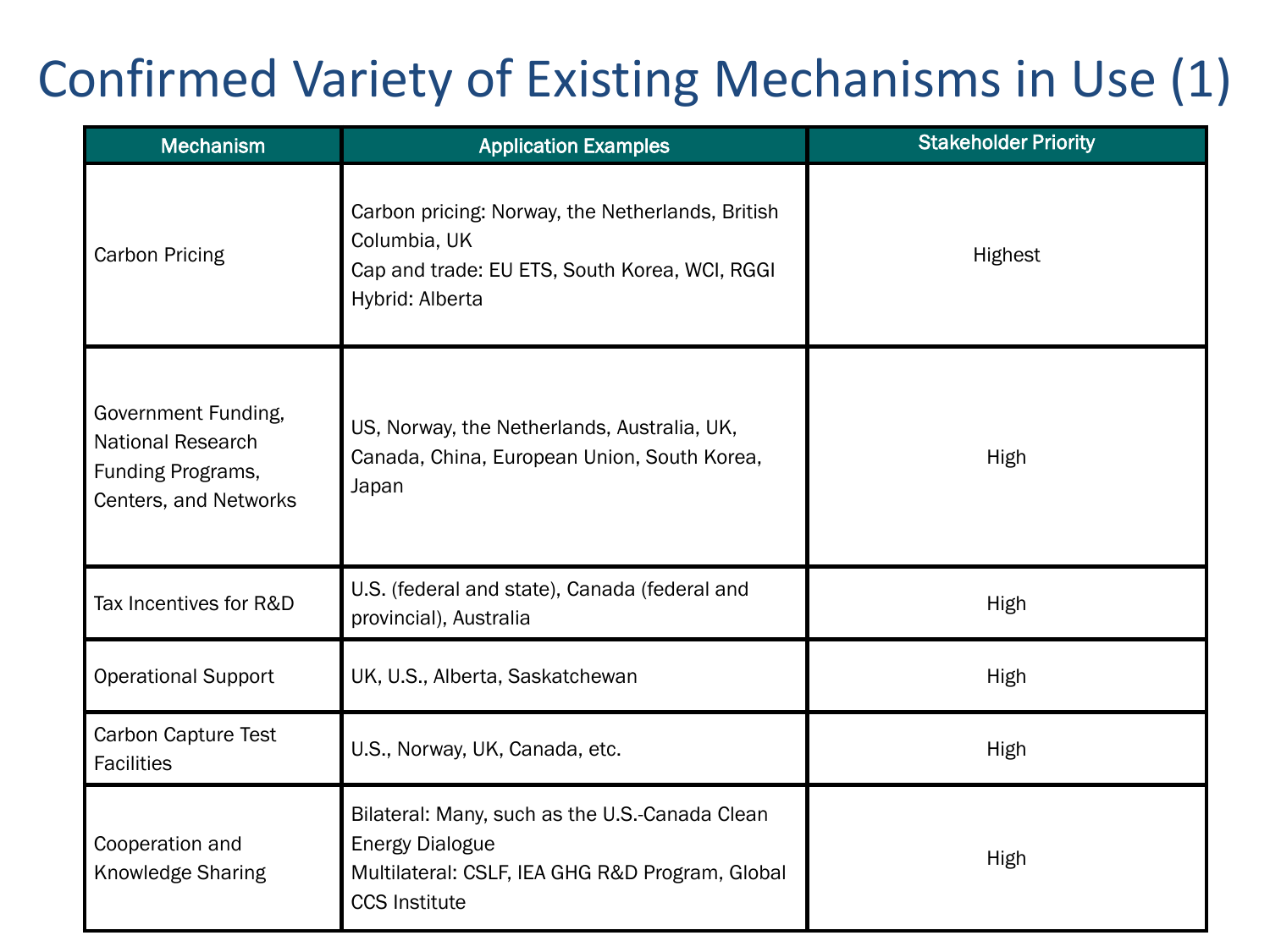### Confirmed Variety of Existing Mechanisms in Use (2)

| <b>Mechanism</b>                                | <b>Application Examples</b>                                                                  | <b>Stakeholder Priority</b> |
|-------------------------------------------------|----------------------------------------------------------------------------------------------|-----------------------------|
| Loans and Loan<br>Guarantees                    | U.S., Green Investment Bank (UK), European<br><b>Investment Bank</b>                         | Supportive                  |
| <b>Business Development</b><br>Programs         | Many, including Australia, U.S., UK, Canada,<br>Norway                                       | Supportive                  |
| Performance Standards<br>and Deployment Targets | Performance standards: Canada, UK, U.S.<br>(proposed)<br>Portfolio standards: Utah, Illinois | Moderate                    |
| Industrial CCS Hubs and<br><b>Clusters</b>      | UK, the Netherlands                                                                          | Moderate                    |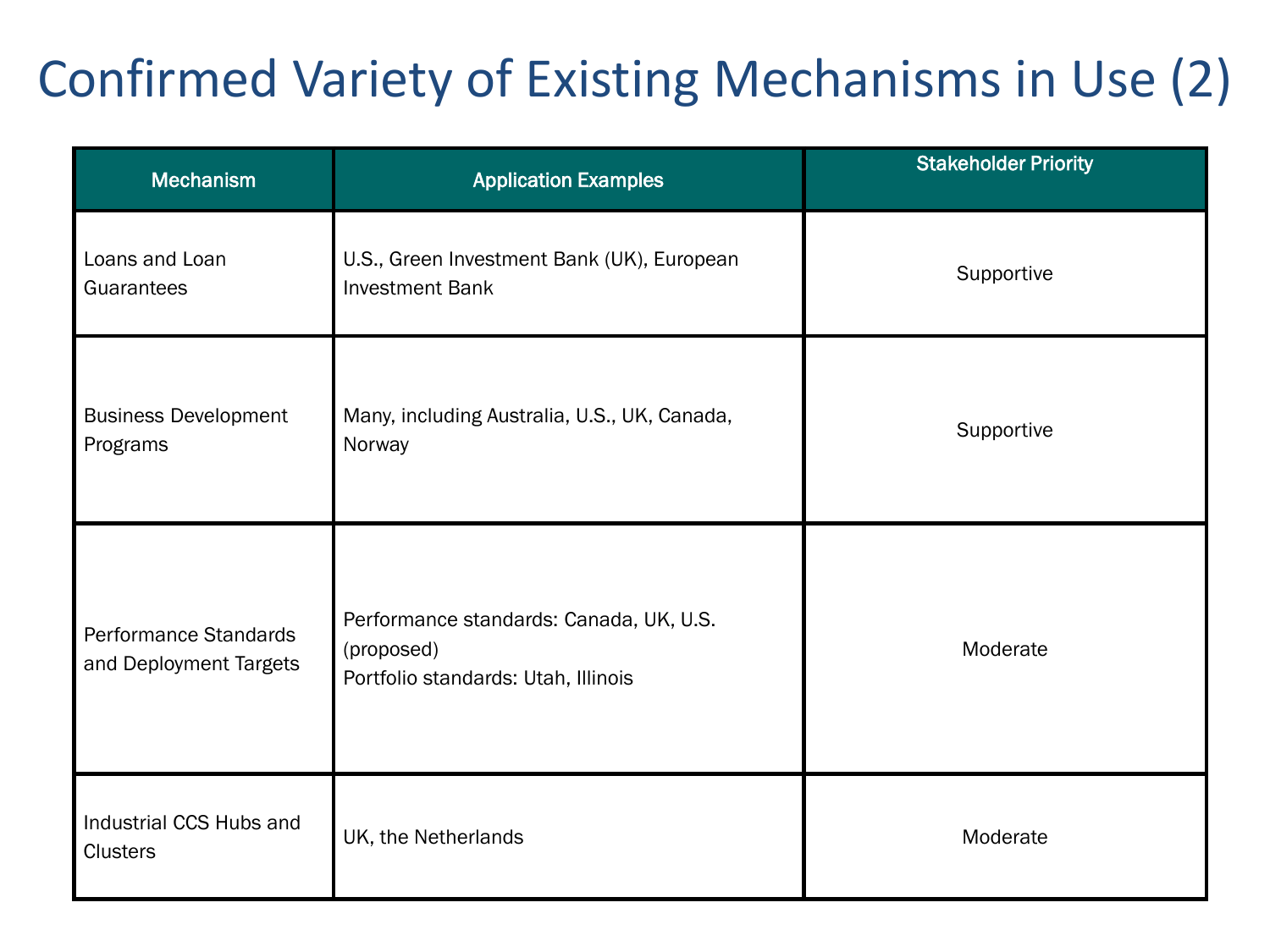## Feedback from Interviewees – Common Themes



- Well-Recognized that Market Drivers are lacking for CCS
- Success of 1st Generation CCS is a key driver for next Generations
- 1st Generation CCS Knowledge offers tremendous value to Next Generation technology developers
- Government Funding Programs are generally highly regarded
- Test centers were identified as essential by many stakeholders, since they can accelerate the time to deployment and vastly reduce the costs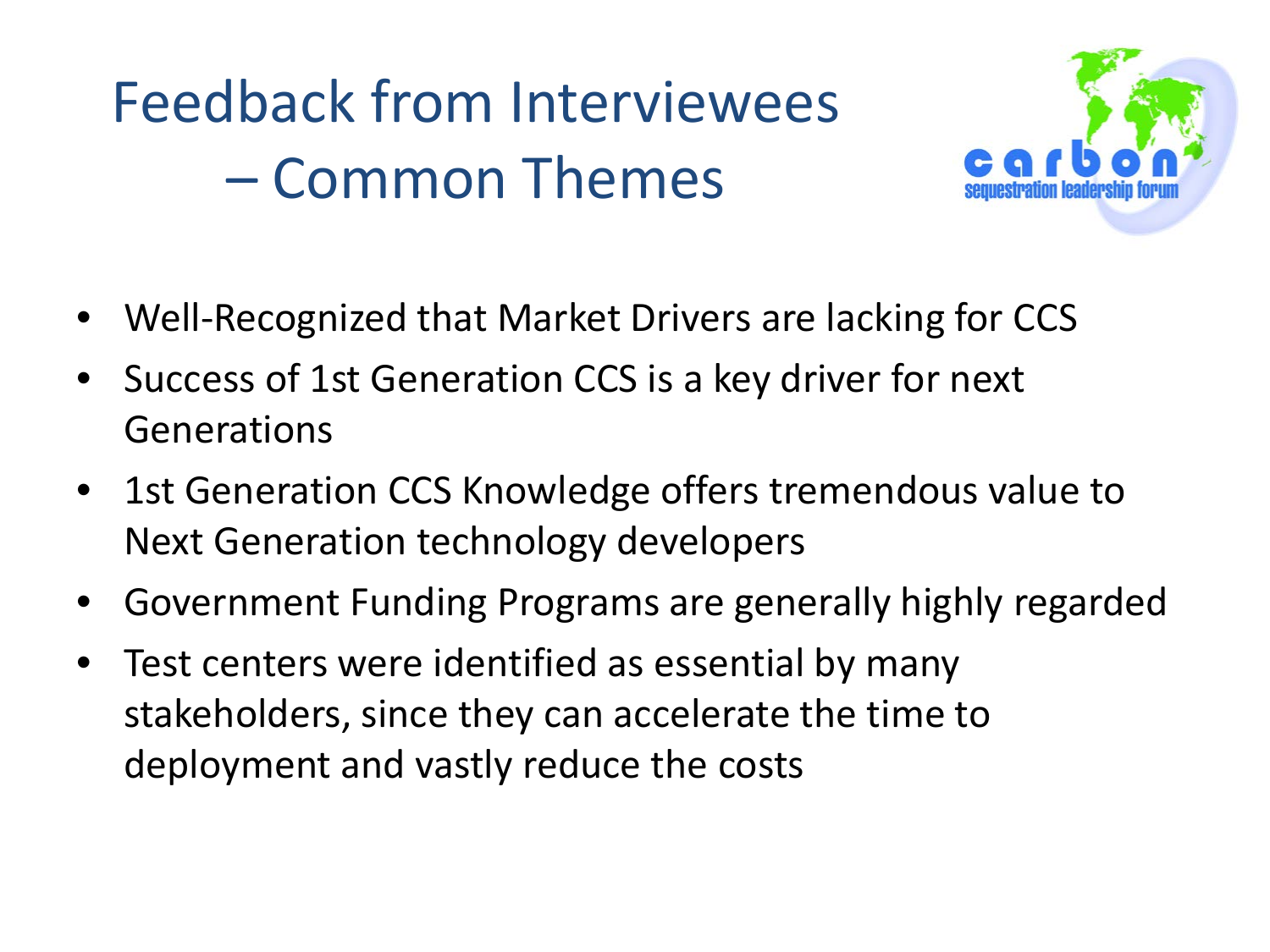

## EXISTING MECHANISMS FOR 2ND AND 3RD GENERATION CARBON CAPTURE TECHNOLOGIES – SELECT COUNTRY EXAMPLES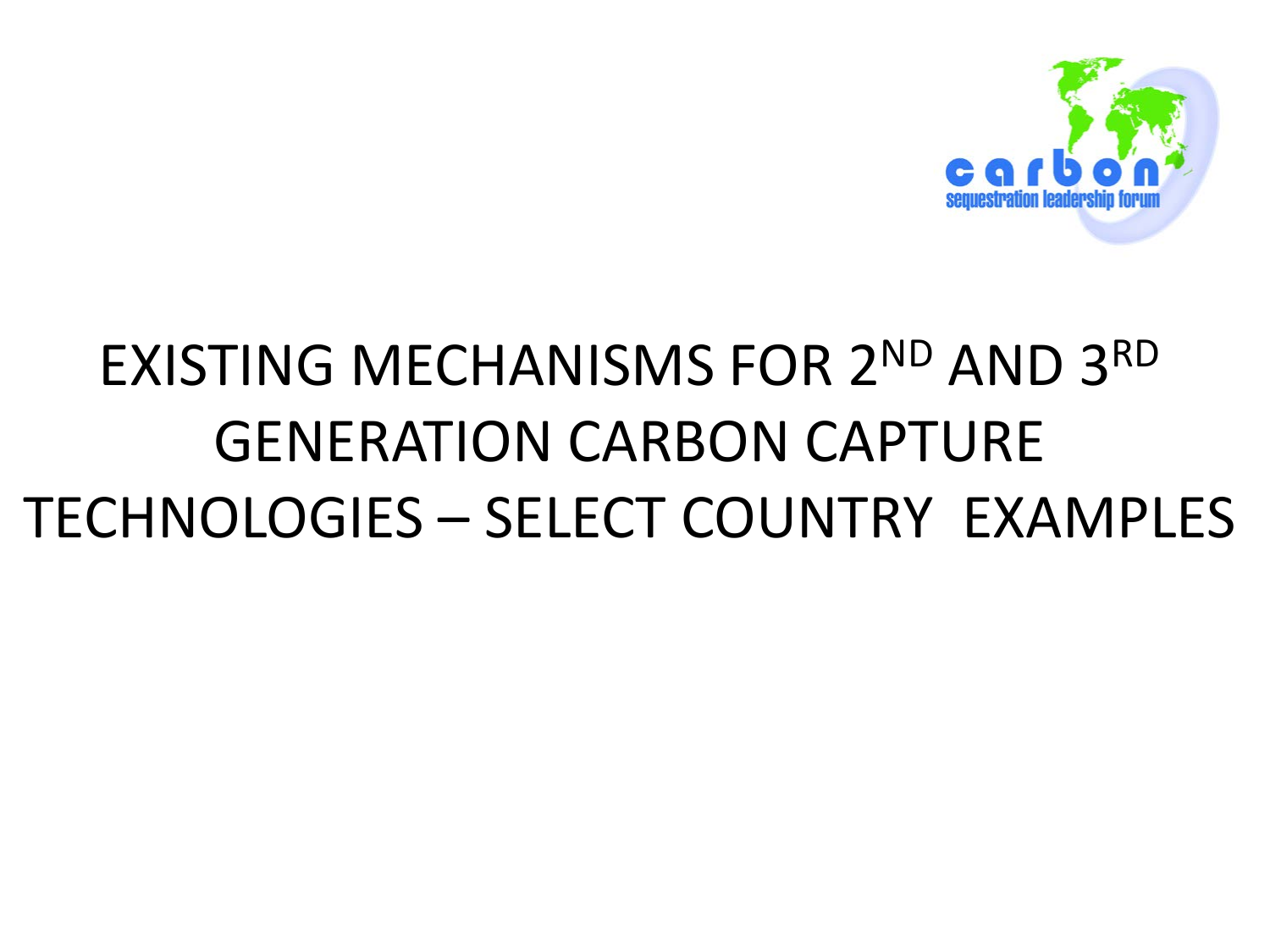

## **US DOE / NETL Carbon Capture R&D Program**



- Focus on 2nd/3rd generation capture technologies
	- According to NETL, 2014 program budget was \$92 million
	- Program covers 80% of project costs
- Funding priorities developed in strategic roadmap process with industry, researchers, and academia
	- Time required for advancements is estimated, which is basis for Funding Opportunity Announcement (FOA)
	- A new FOA is issued roughly every 2-3 years
	- Projects from lab to large pilot (10-25 MW) scale eligible\*
	- Funded projects leverage public / private partnerships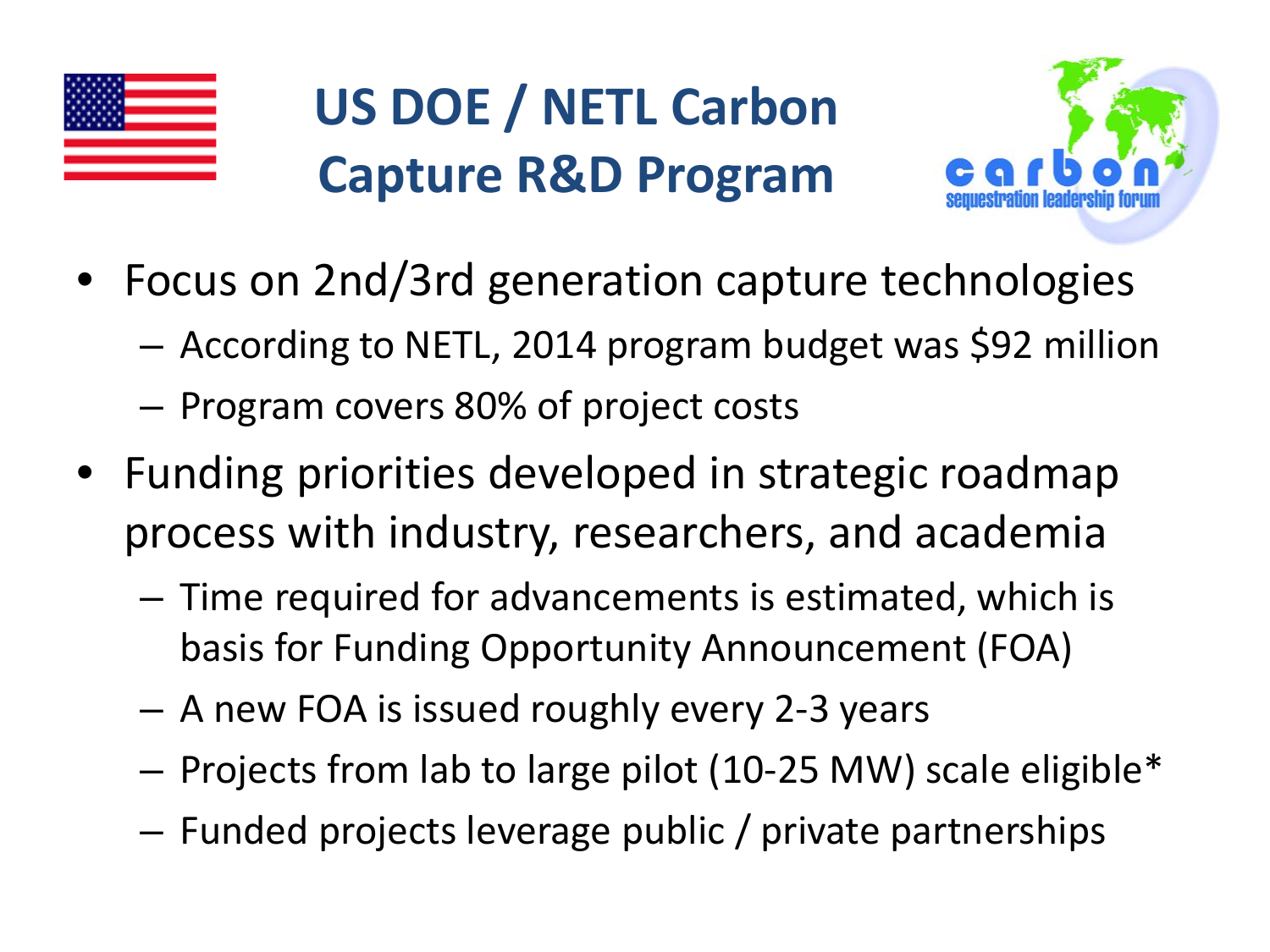

## **Norway's RD&D Program CLIMIT**10 Years



- Led by Research Council(CLIMIT R&D) and Gassnova (CLIMIT Demo) to accelerate CCS commercialization
	- Next generation technologies and cutting-edge solutions that lead to reduced costs and increased safety is one of priorities
- 100% government funding for basic research and industry share rises for more developed projects
	- All projects are required to include PhD students and are assigned to both a research theme and a facility/site

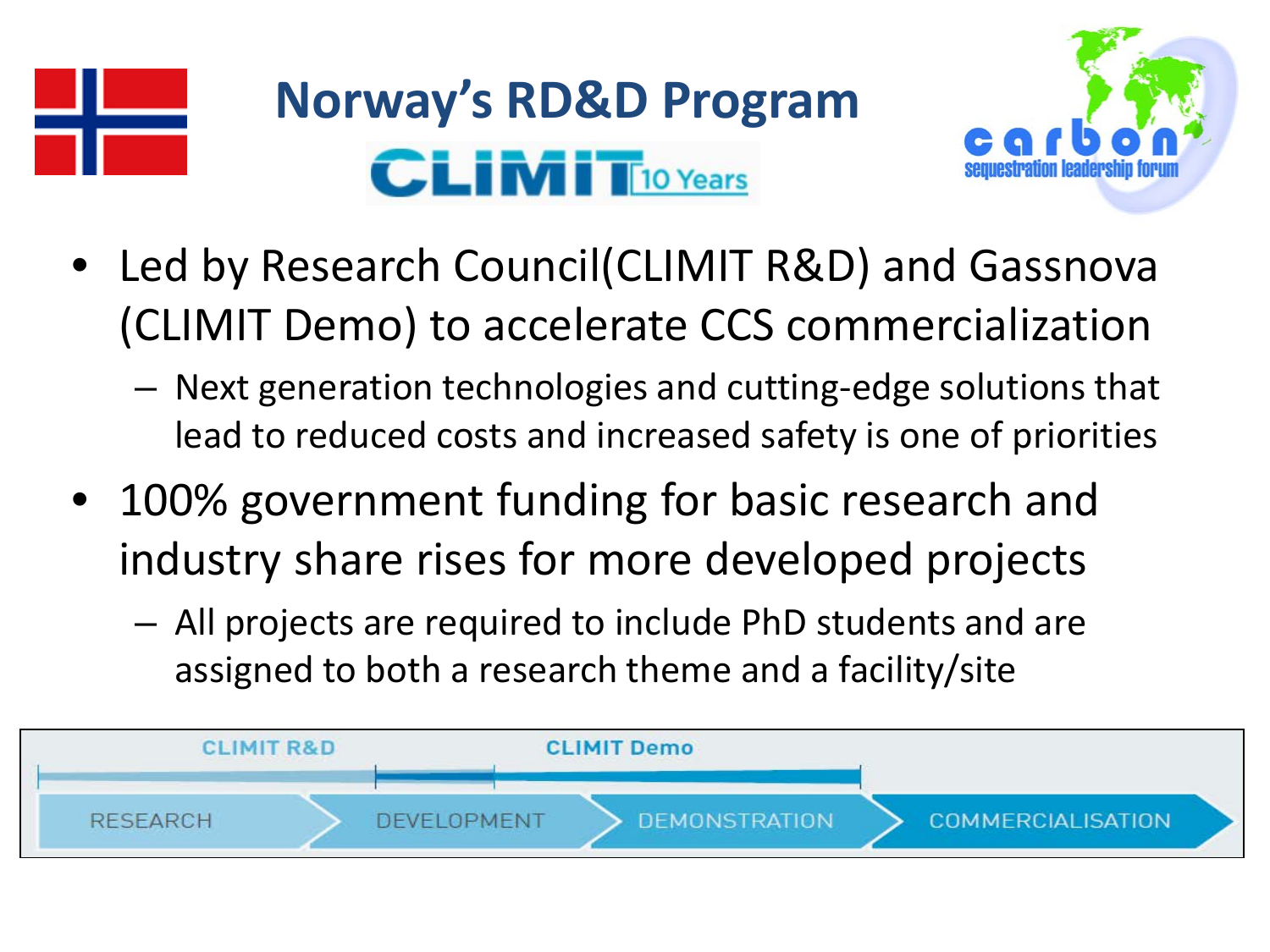

#### **UK CCS R&D Program**





UK Government published public investment in capture is £56m over 2011-2015, with total investment costs of £92m. In addition, £13m created the UK CCS Research Centre, including its PACT facilities.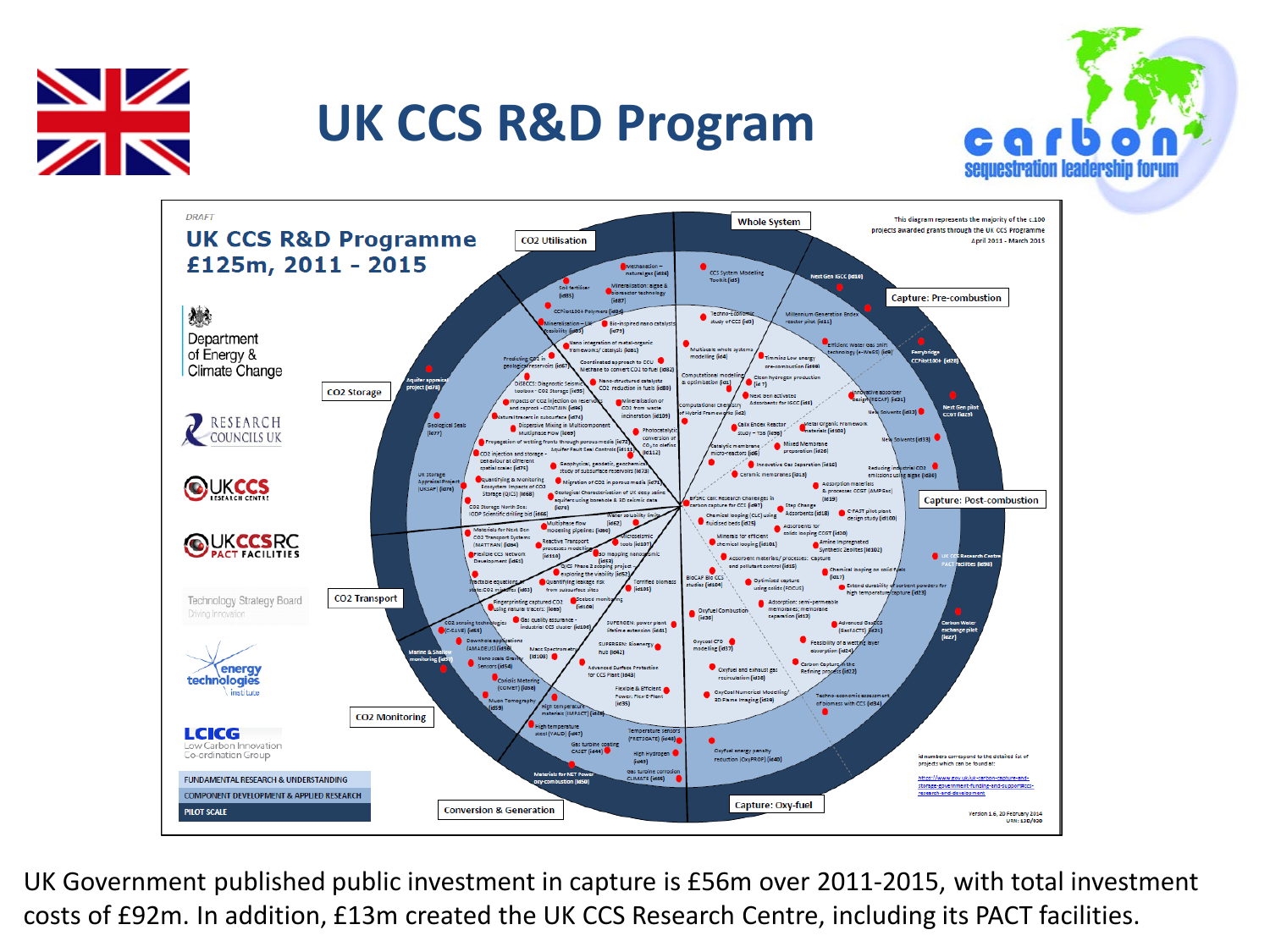# **Carbon capture R&D funding from Federal / Provincial Governments**



- Government of Canada
	- Natural Resources Canada (e.g. ecoENERGY Innovation Initiative and Program of Energy R&D for federal researchers)
	- Sustainable Development Technology Canada
	- National Research Council Canada
	- Natural Sciences and Engineering Research Council
- **Provinces** 
	- Alberta Climate Change and Emissions Management Corp.
	- Alberta Innovates Energy and Environment Solutions
	- The Government of Saskatchewan
	- SaskPower (e.g. Crown Corporation funding for CCTF)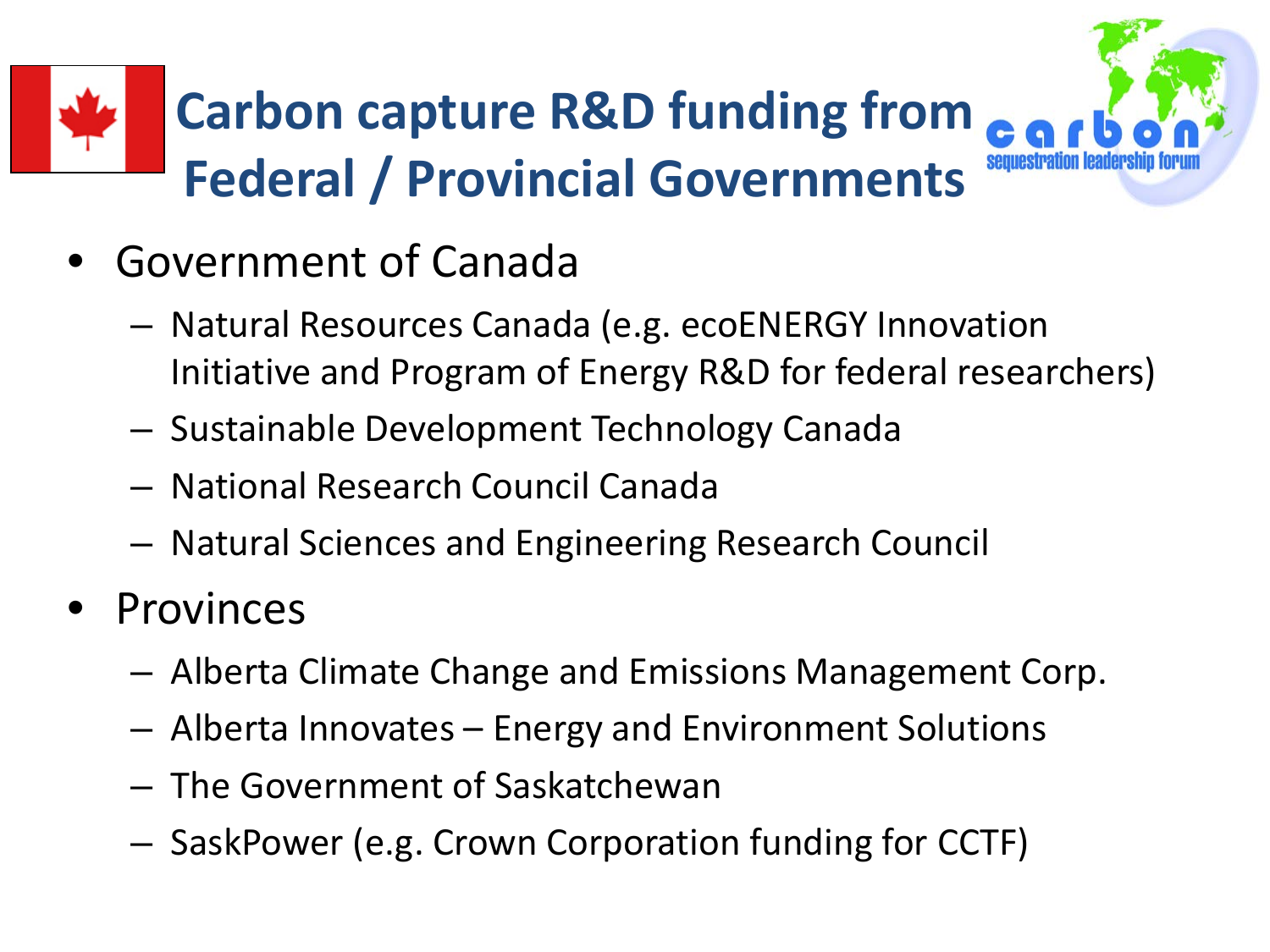

## **European Commission – Cooperation (Twinning) on Carbon Capture R&D**



- EU and Australia had bilateral sessions to define R&D priorities, mutual interests, and build relations
- EU and Australia ran separate funding processes
- EC FP7 2013 call for New generation high-efficiency capture processes invited Australia cooperation
	- Call noted EC's right to ask project leads to include collaboration (information/researcher exchanges) with endorsed Australian projects during contract negotiation
- Funders can't prescribe cooperation as call is open and competitive and will depend on funded projects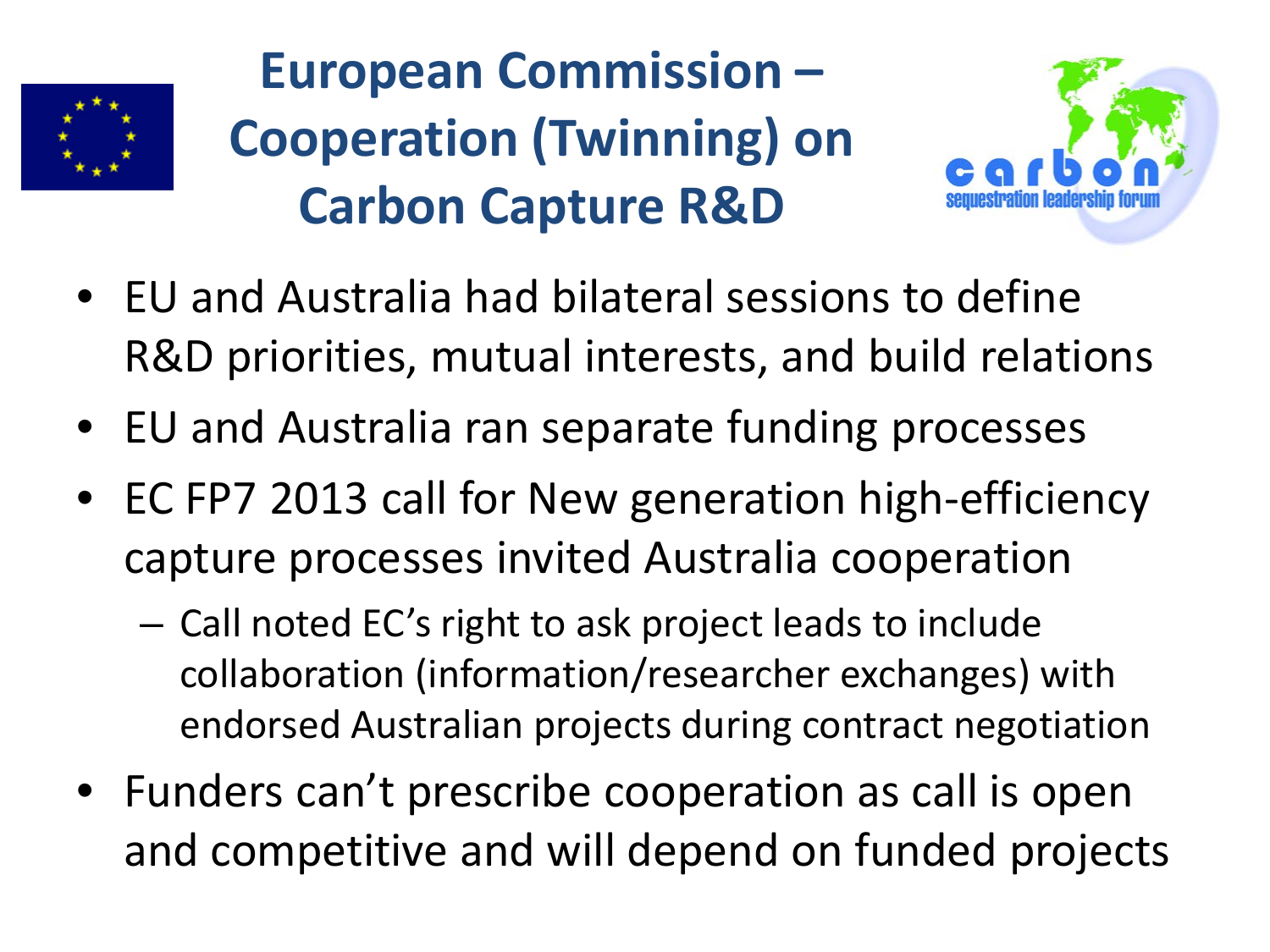





#### **EC Twinning with Australia – Resulted in 6 Projects**

| <b>Project</b>    | EC<br><b>Contribution</b> | <b>EC Coordinator</b>                              | <b>Australian</b><br>Participant/<br><b>Partner</b>                                    |
|-------------------|---------------------------|----------------------------------------------------|----------------------------------------------------------------------------------------|
| <b>GREEN-CC</b>   | 5.46 M€                   | JUELICH (DE)                                       | UNIVERSITY OF<br>QUEENSLAND                                                            |
| <b>MATESA</b>     | 2.97 M€                   | SINTEF (NO)                                        | UNIVERSITY OF<br>MELBOURNE,<br><b>MONASH UNIVERSITY</b>                                |
| <b>INTERACT</b>   | 4.78 M $\epsilon$         | <b>TECHNICAL</b><br>UNIVERSITY OF<br>DORTMUND (DE) | <b>CSIRO</b>                                                                           |
| M4CO <sub>2</sub> | 7.93 M€                   | TUDEFT (NL)                                        | UNINERSITY OF<br><b>SYDNEY</b>                                                         |
| <b>ASCENT</b>     | $6.84 \text{ M} \in$      | ENEA (IT)                                          | <b>AUSTRALIAN</b><br><b>NATIONAL</b><br>UNIVERSITY,<br>CO <sub>2</sub> C <sub>RC</sub> |
| <b>HiPerCap</b>   | 4.83 M€                   | SINTEF (NO)                                        | <b>CSIRO</b>                                                                           |

Source: Update from the European Commission initiatives on CCS from the research and innovation perspective Dr. Vassilios Kougionas, International Forum on Recent Developments of CCS Implementation, 26-27 March 2015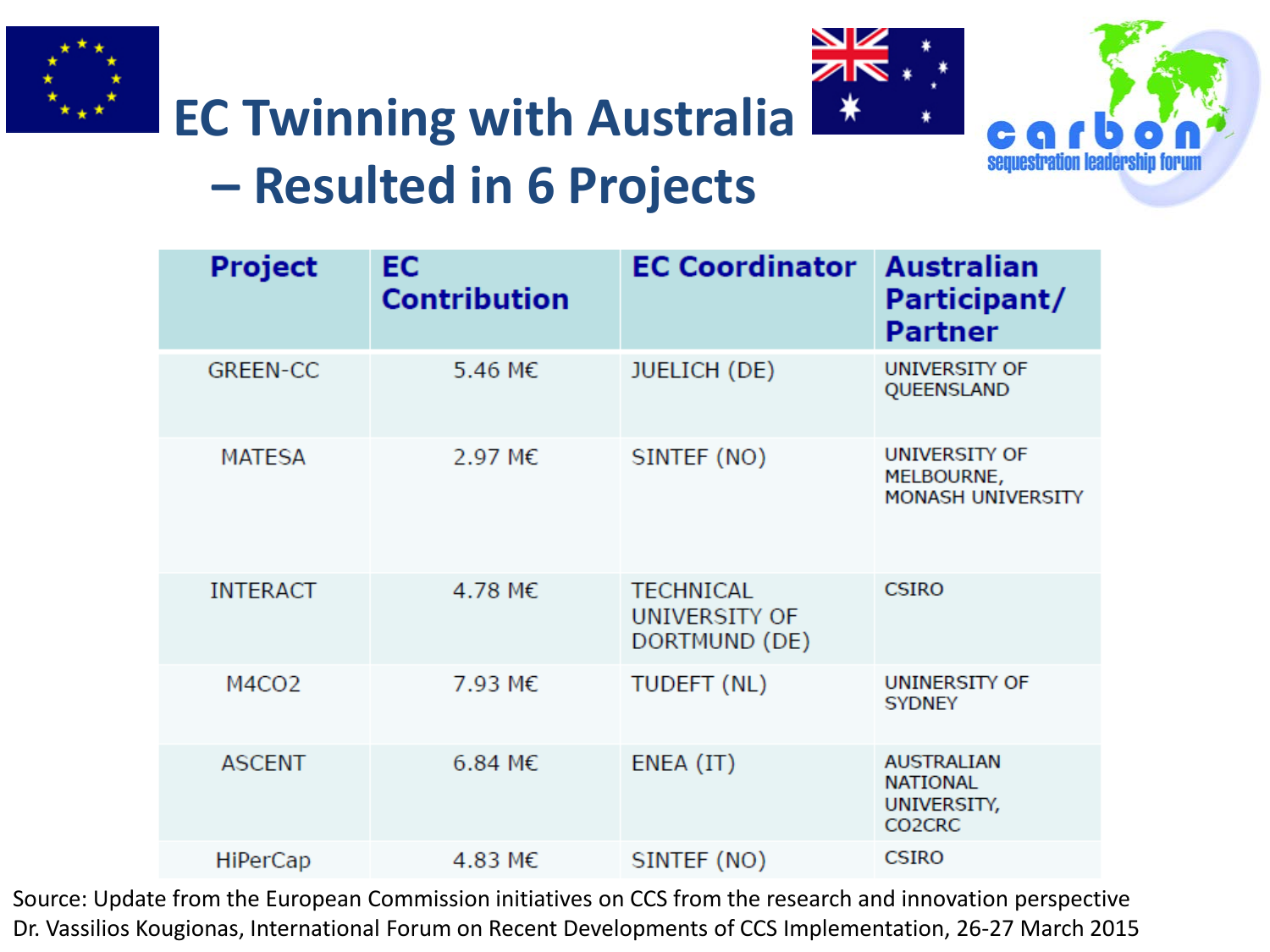

#### **EC Twinning with South Korea (Next Generation carbon capture)**



- EC will repeat this cooperation with South Korea
- EU-Korea twinning workshop in February 2015 and agreed to new generation high efficiency CO<sub>2</sub> Capture, with a call for twinning by the end of 2015
- These 'families of projects' can then exchange information and researchers.
	- Plans are to have workshops between the projects resulting from the EU, Australian and Korean funding
	- If all involved agree, other countries could be invited
	- The possibility of establishing a network between all the twinning projects will be explored
- Twinning avoids administrative and legal issues of joint funding calls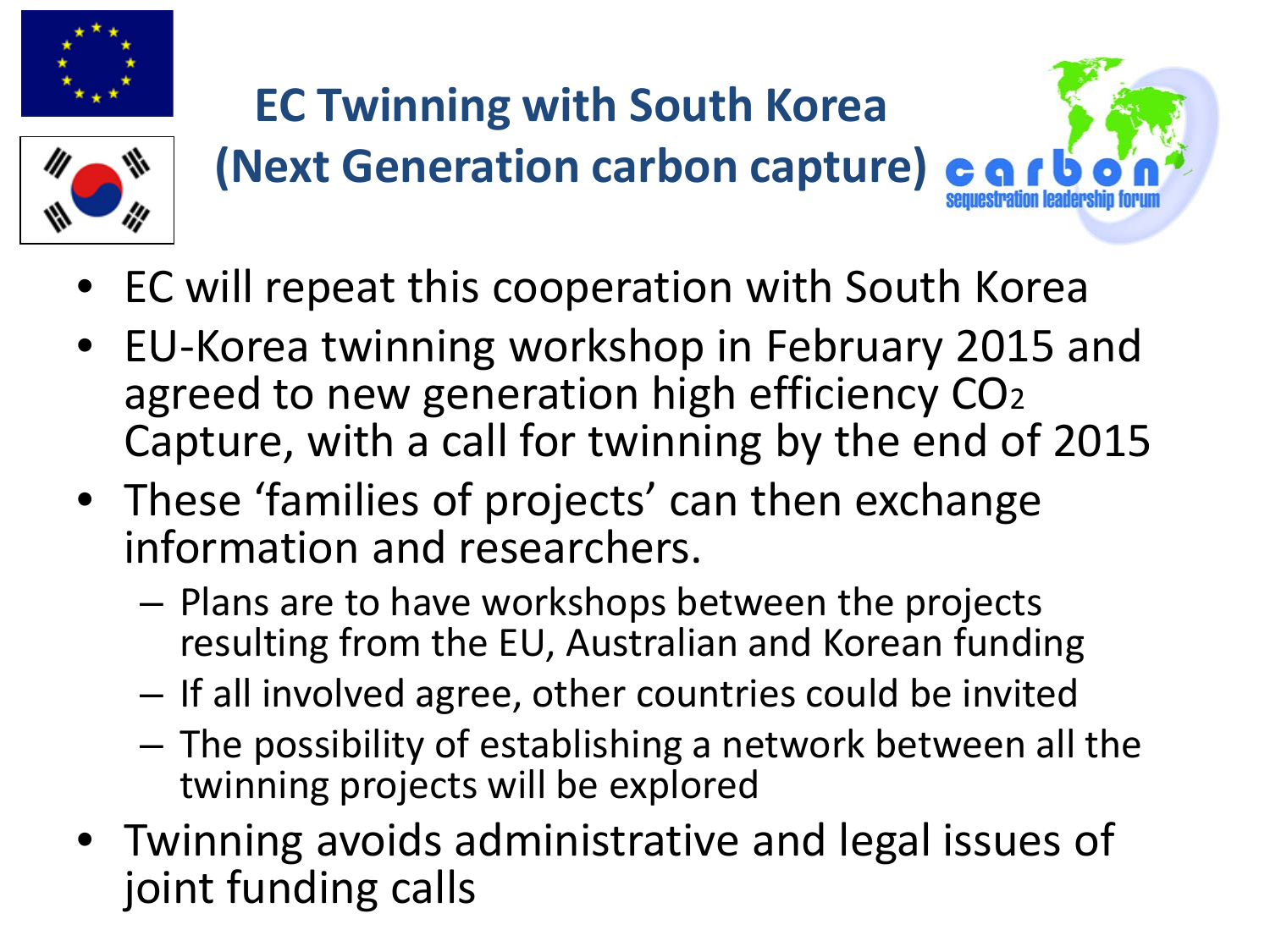### **Tax Incentives for Research and Development**



- Includes tax credits for R&D spending, accelerated depreciation of capital investments, tax exemptions
- Examples: R&D tax credits in Canada (and provinces), US (and states), Australia; accelerated depreciation (US)
- A number of stakeholders, particularly technology developers, reported that both tax credits and accelerated depreciation have been and would continue to be very beneficial.
- Accelerated depreciation is particularly attractive, since capital costs often far exceed other R&D spending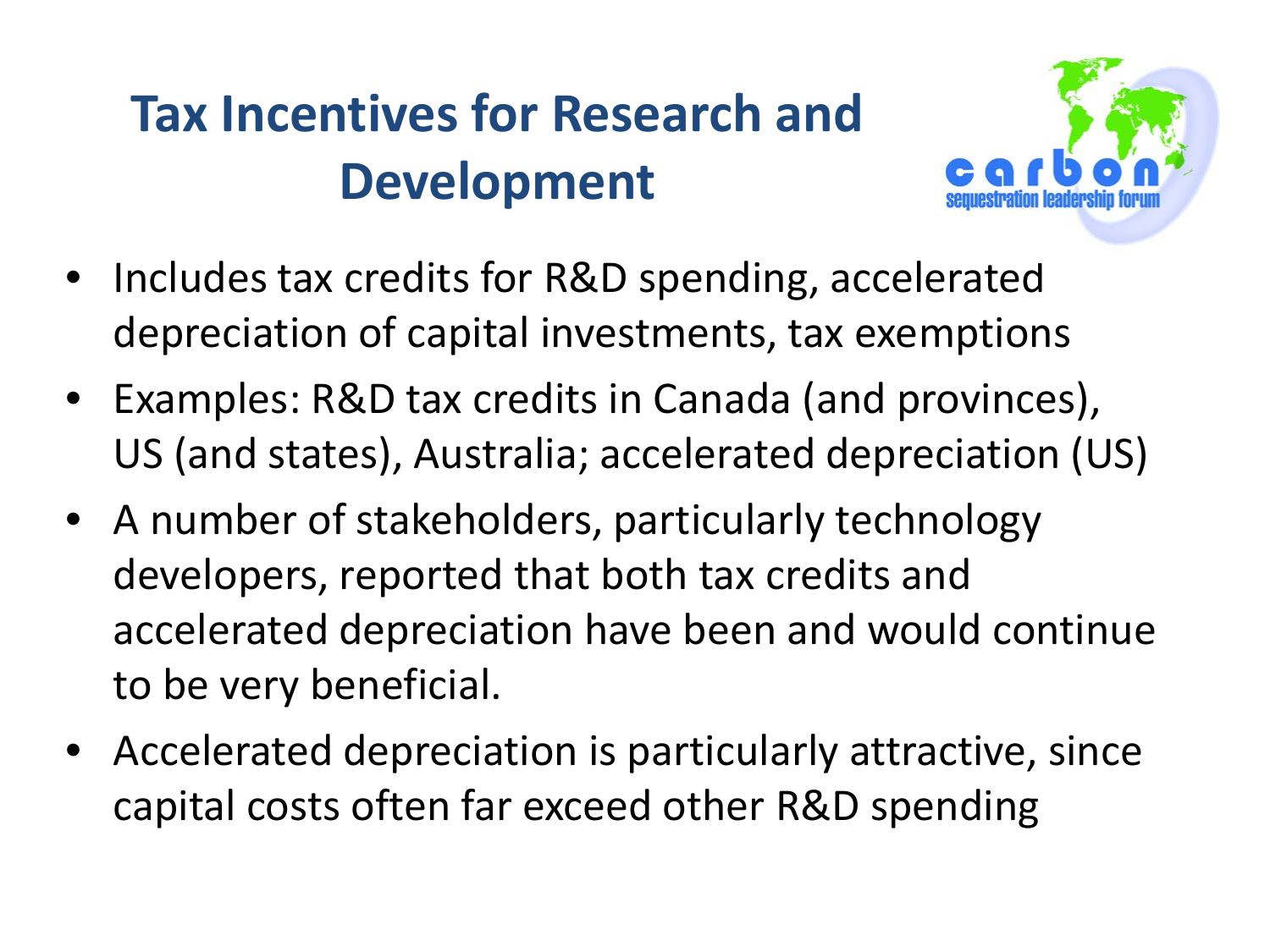#### **Carbon Capture Test Facilities**



- Enable technology developers to test under real-world conditions with significantly lower costs and lead time
- Examples: Technology Centre Mongstad (Norway), National Carbon Capture Center (US), PACT (UK), SaskPower's CCTF
- Identified as critical by stakeholders; required to prove performance across different scales, sectors, and countries (with unique flue gases)
- Staff expertise invaluable for scaling up lab technologies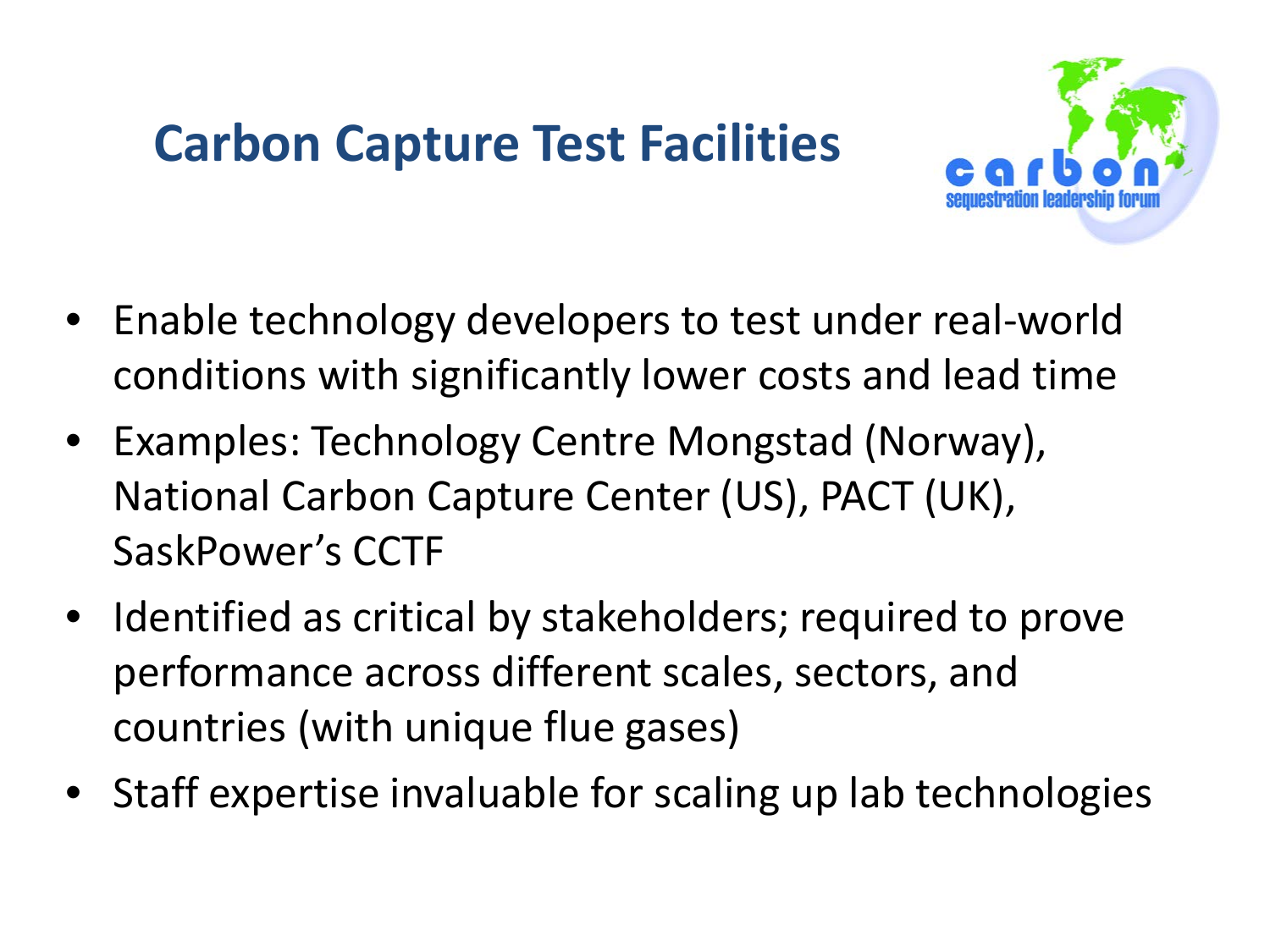#### **Operational Support Programs**



- Reduce operational risks and improve the business case for CCS projects by providing support with ongoing operating costs
- Offtake arrangements (feed-in tariffs), programs that guarantee a market for some or all output, activitybased tax credits
- Examples: UK Contracts for Difference, US Tax Credit for Carbon Dioxide Sequestration, Alberta and Saskatchewan royalty relief for CO2-EOR
- One of the highest priorities identified by stakeholders; integral for creating a business case